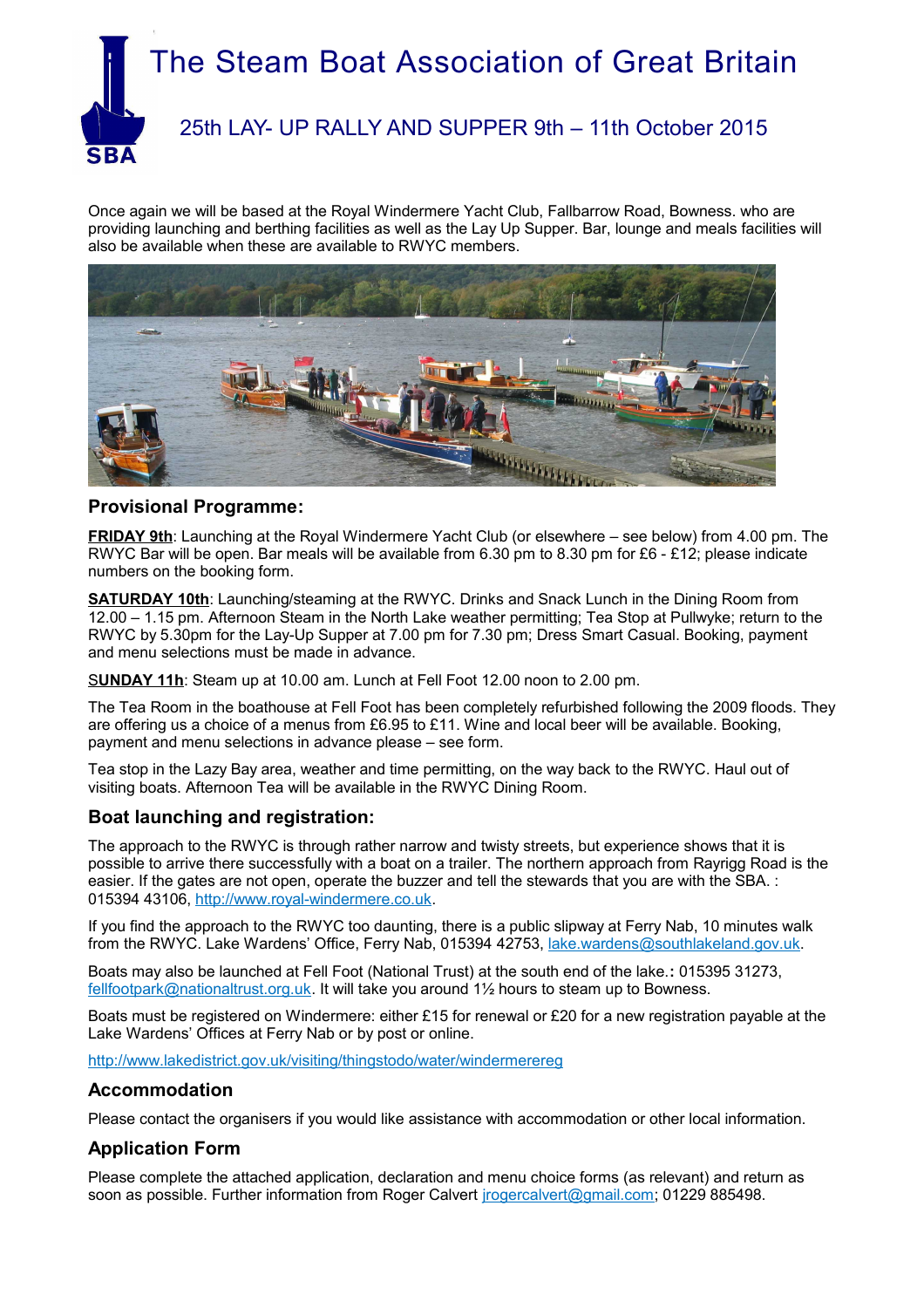

Organisers:

Roger and Marguerite Calvert Beckside House Blawith ULVERSTON LA12 8EQ

Tel: 01229 885498

Mobile: 078 2746 8501 [jrogercalvert@gmail.com](mailto:jrogercalvert@gmail.com)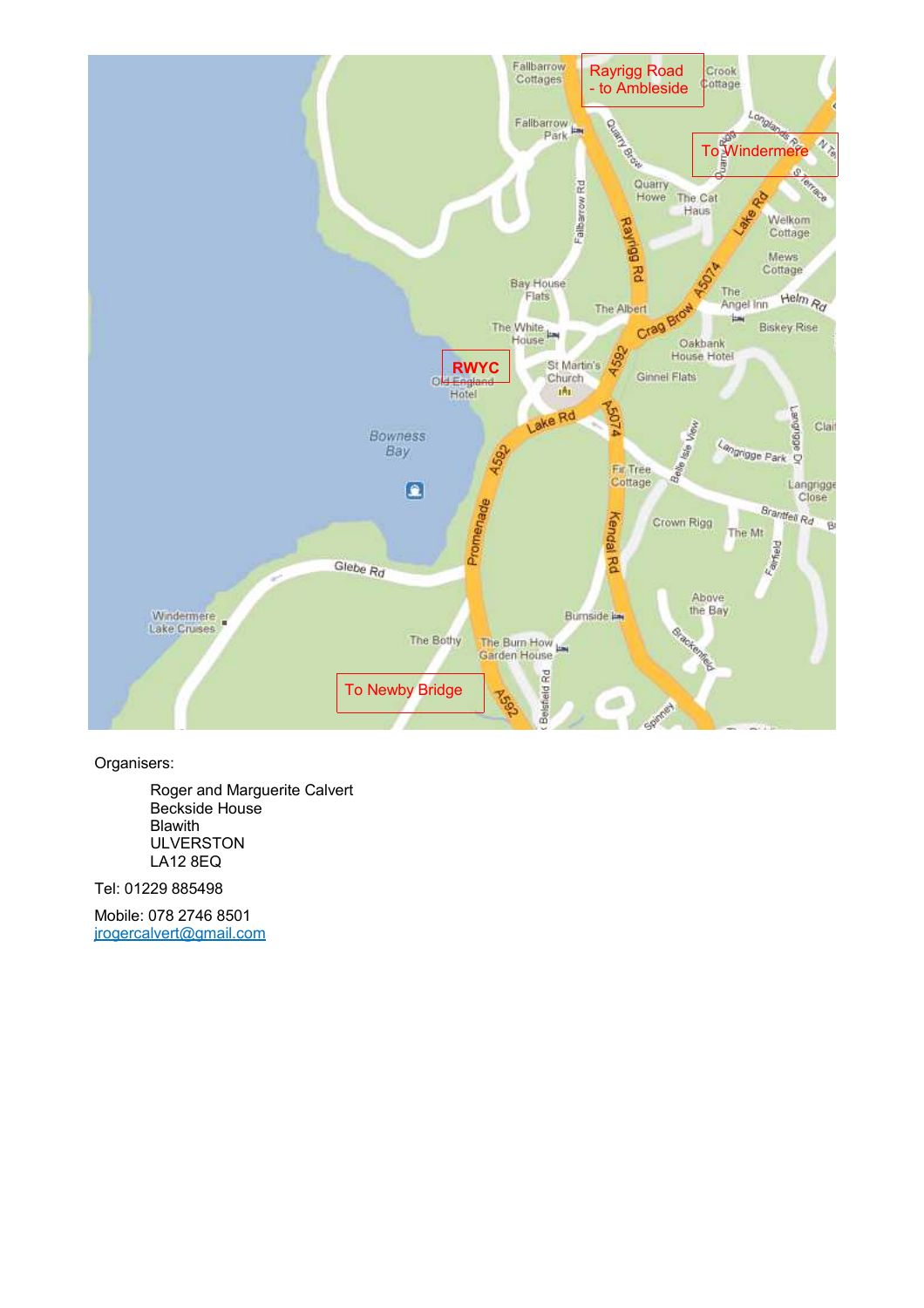

# **SBA Lay-Up Rally and Supper 2015**

### **Booking Form**

| Name:                                                                                                                                                                                                                                                                                      | Number in Party        |                            |            |  |
|--------------------------------------------------------------------------------------------------------------------------------------------------------------------------------------------------------------------------------------------------------------------------------------------|------------------------|----------------------------|------------|--|
| Address:                                                                                                                                                                                                                                                                                   | Tel. No.               |                            |            |  |
|                                                                                                                                                                                                                                                                                            | Mobile No.             |                            |            |  |
|                                                                                                                                                                                                                                                                                            | <b>Email Address</b>   |                            |            |  |
| New Member (Within last 12 months) Yes/No                                                                                                                                                                                                                                                  | Overseas member Yes/No |                            |            |  |
|                                                                                                                                                                                                                                                                                            |                        | <b>Numbers</b><br>Required | Total<br>£ |  |
| Friday evening bar meals at RWYC (cash)                                                                                                                                                                                                                                                    |                        |                            |            |  |
| Saturday Bar Lunch at RWYC (cash)                                                                                                                                                                                                                                                          |                        |                            |            |  |
| Saturday Lay-Up Supper at RWYC: 3 courses and coffee £21.00 per person.<br>Please complete separate menu choice form and enter totals here (drinks cash)                                                                                                                                   |                        |                            | £          |  |
| Sunday Lunch at Fellfoot - please indicate numbers and enter total from menu<br>choice form. (drinks cash)                                                                                                                                                                                 |                        |                            | £          |  |
| Sunday Afternoon Tea at RWYC (cash)                                                                                                                                                                                                                                                        |                        |                            |            |  |
| Special Dietary Requirement ? Please provide details.                                                                                                                                                                                                                                      |                        | Yes/No                     |            |  |
| Event Fee £6.00 per adult (children free)                                                                                                                                                                                                                                                  |                        |                            | £          |  |
| I enclose cheque payable to the SBA for                                                                                                                                                                                                                                                    |                        | Total<br>Amount            | £          |  |
| For members bringing boats:                                                                                                                                                                                                                                                                |                        |                            |            |  |
| Please indicate where you will launch:<br>RWYC/Ferry Nab/Fell Foot Other (please specify)                                                                                                                                                                                                  |                        |                            |            |  |
| SBA Event Declaration: It is mandatory for all boat owners taking part in the rally to fully complete the<br>Event Declaration Form (on the back of this form) and return it to the organiser before the rally Failure to<br>do so will nullify the Association's Insurance for the event. |                        |                            |            |  |
|                                                                                                                                                                                                                                                                                            |                        |                            |            |  |
| ALL APPLICATIONS MUST BE SIGNED. Please also provide the names of all attending so that we can comply<br>with the RWYC Club Rules.                                                                                                                                                         |                        |                            |            |  |
|                                                                                                                                                                                                                                                                                            |                        |                            |            |  |

Please return the booking form, menu choices and declaration (if relevant) as soon as possible to Roger Calvert, Beckside House, Blawith, Ulverston, LA12 8EQ or as an email attachment to irogercalvert@gmail.com. Acknowledgement will be by email, if you have given an email address. Otherwise, or if you prefer, please send a stamped addressed envelope for acknowledgement.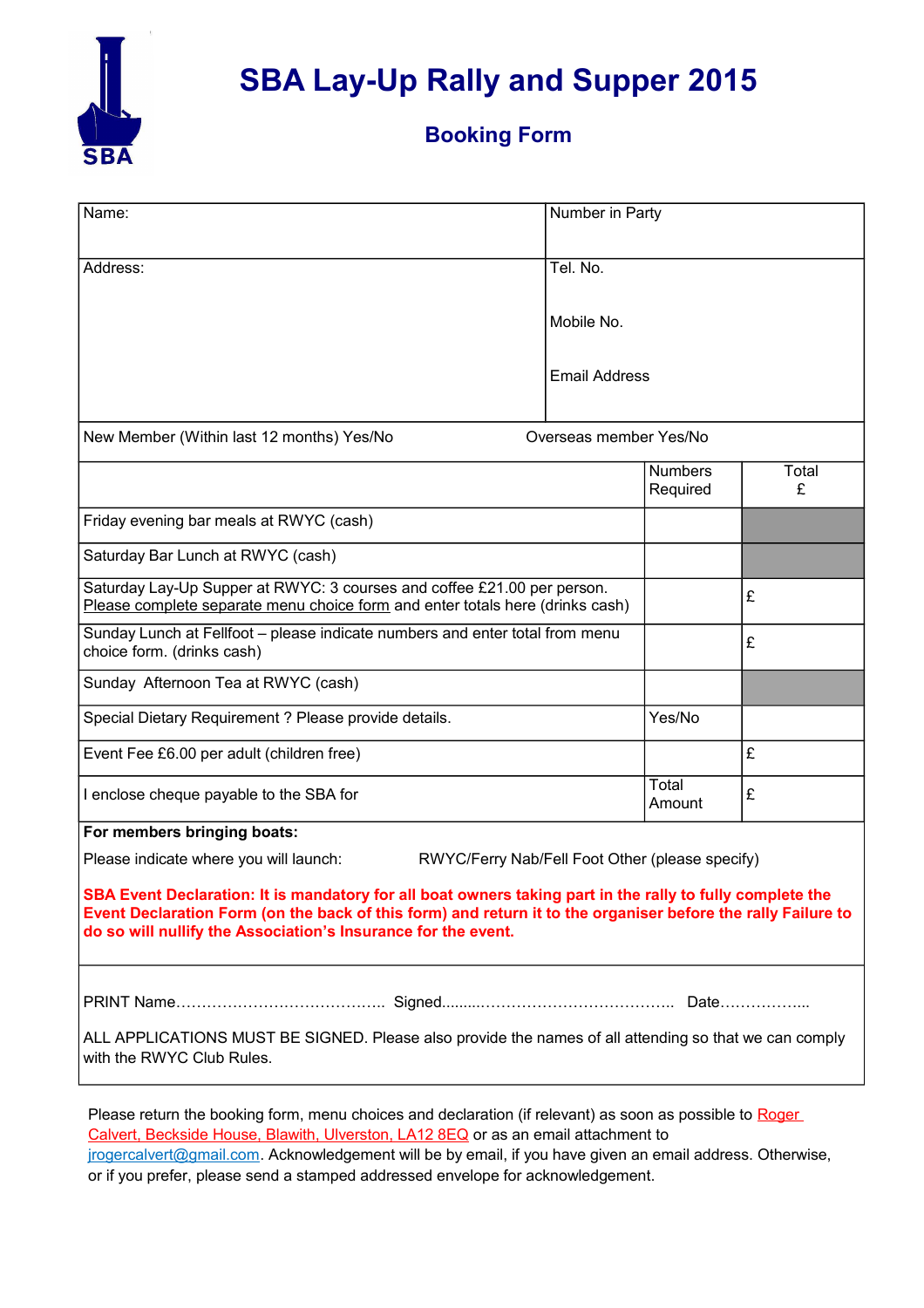

# The Steam Boat Association of Great Britain

# **Safety**

All boats taking part in SBA events must carry appropriate safety equipment, including paddles or oars, anchors and warps, fire fighting equipment, buoyancy aids and first aid equipment including burn treatment. Non-swimmers and any others required to do so by the boat owner must wear a buoyancy aid. (Participants are responsible for supplying their own buoyancy aids.)

## Event Declaration Form

### **Event:..**.**Windermere Lay-Up Rally and Supper**. **Date**: 9 th – 11th October 2015

Boat Name……………………………………………………

I ………………………………………………………..warrant and undertake that during the above named event my steam vessel will have **valid Boiler Certification** issued by a **competent authority** and that I will also have in place an **Insurance Policy** to provide third party liability cover in respect of any loss or injury howsoever caused by my vessel.

I agree to fully indemnify and hold harmless the SBA from any liability whatsoever, in respect of any loss or injury caused by my vessel.

Boiler Inspection Certificate issued by ………………………………………………….. Boiler Inspection Certificate valid until……………………………………………………

Insurance Policy issued by ………………………………………………………………. Insurance Policy valid until ………………………………………………………………..

If your present boiler certification or insurance is not valid for the dates of the above event or has yet to be arranged, **you must provide the SBA Organiser with updated details in writing of insurance and boiler certification before your boat can take part at the Event**.

All participants at this event must conform to the SBA published requirements for boiler inspection, insurance and safety. Details of these are available from the SBA Events Secretary.

In making this declaration I confirm that I fully understand the implications of making an incorrect or false statement.

Signed……………………………………………….. Date…………………………………………….

*Note that at the and of each season the SBA will undertake random checks of boiler certification and insurance details provided to ensure the system is working effectively. The SBA would take a serious view if a declaration were found to be false.*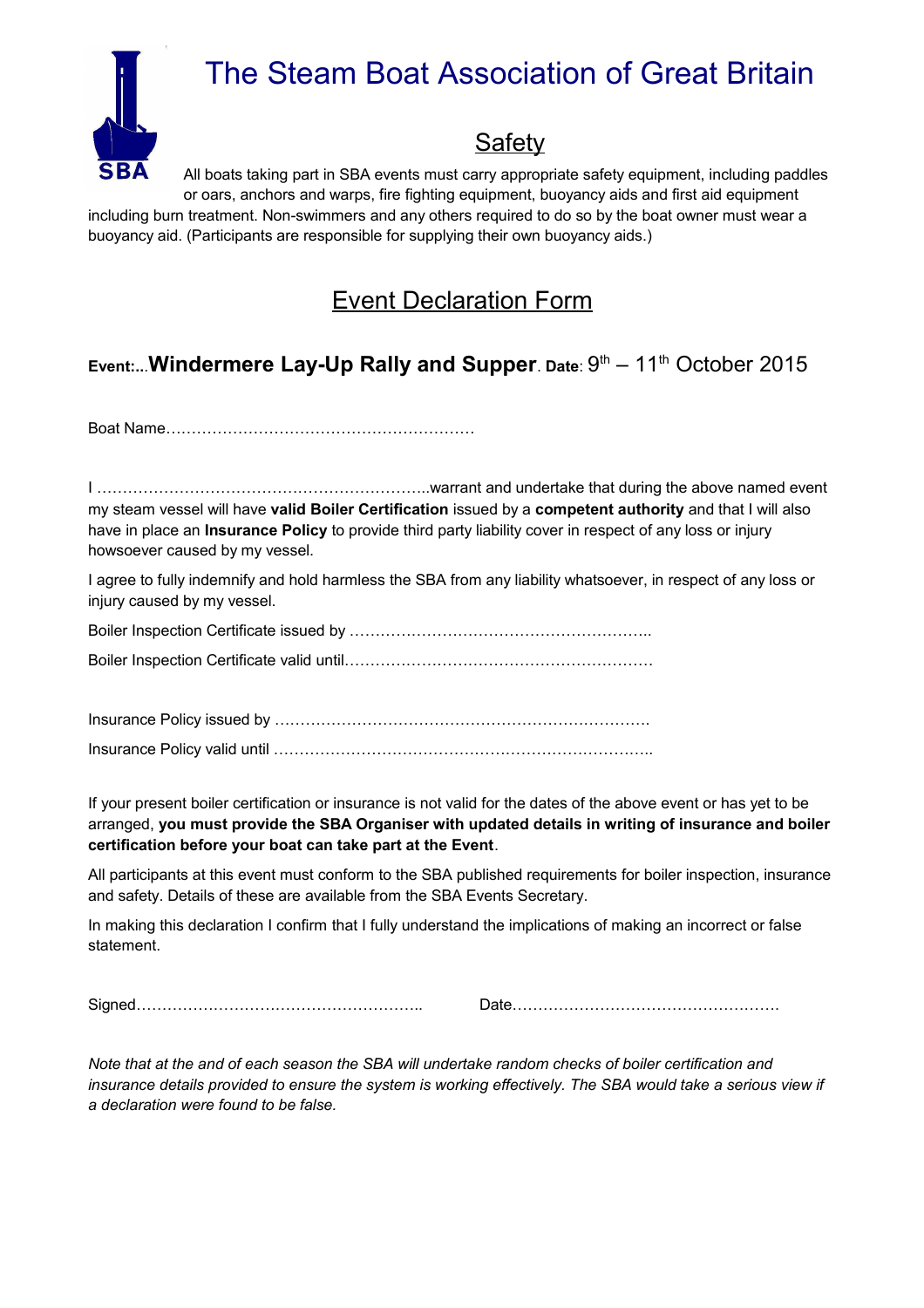### Lay-up Supper at the Royal Windermere Yacht Club, Saturday 10th October 2015

## Menu and Selection Form:

We need your menu choice and payment in advance. Please complete and return the form below at least 2 weeks before the rally, and mark your choices on the tear-off slip at the bottom, to remind yourselves what you have chosen.

 $\bar{\mathbb{F}}$ 

|                                                                   | <b>Numbers</b> |
|-------------------------------------------------------------------|----------------|
| <b>Starter</b>                                                    |                |
| A fan of melon served with parma ham                              |                |
| Chicken liver and brandy paté, with warm brioche                  |                |
| Homemade vegetable soup                                           |                |
| Main Course (served with all the traditional trimmings)           |                |
| Roast Beef Dinner                                                 |                |
| Roast Chicken Dinner                                              |                |
| <b>Roast Gammon Dinner</b>                                        |                |
| <b>Desserts</b>                                                   |                |
| <b>Chocolate Mousse</b>                                           |                |
| Ginger and Rhubarb Teacup Trifle                                  |                |
| Homemade Meringue filled with mixed berries and topped with cream |                |
| Coffee/Tea                                                        |                |

Vegetarian or Special Diet: Yes/No Please contact us as soon as possible and give details if 'Yes'

-----------------------------------------------------------------------------------------------------------------------------------------------

Lay-up Supper Saturday 10 October 2015 – choices reminder

Starter:

Melon, Pate, Soup

Main course:

Beef, Chicken, Gammon

Dessert:

Mousse, Trifle, Meringue